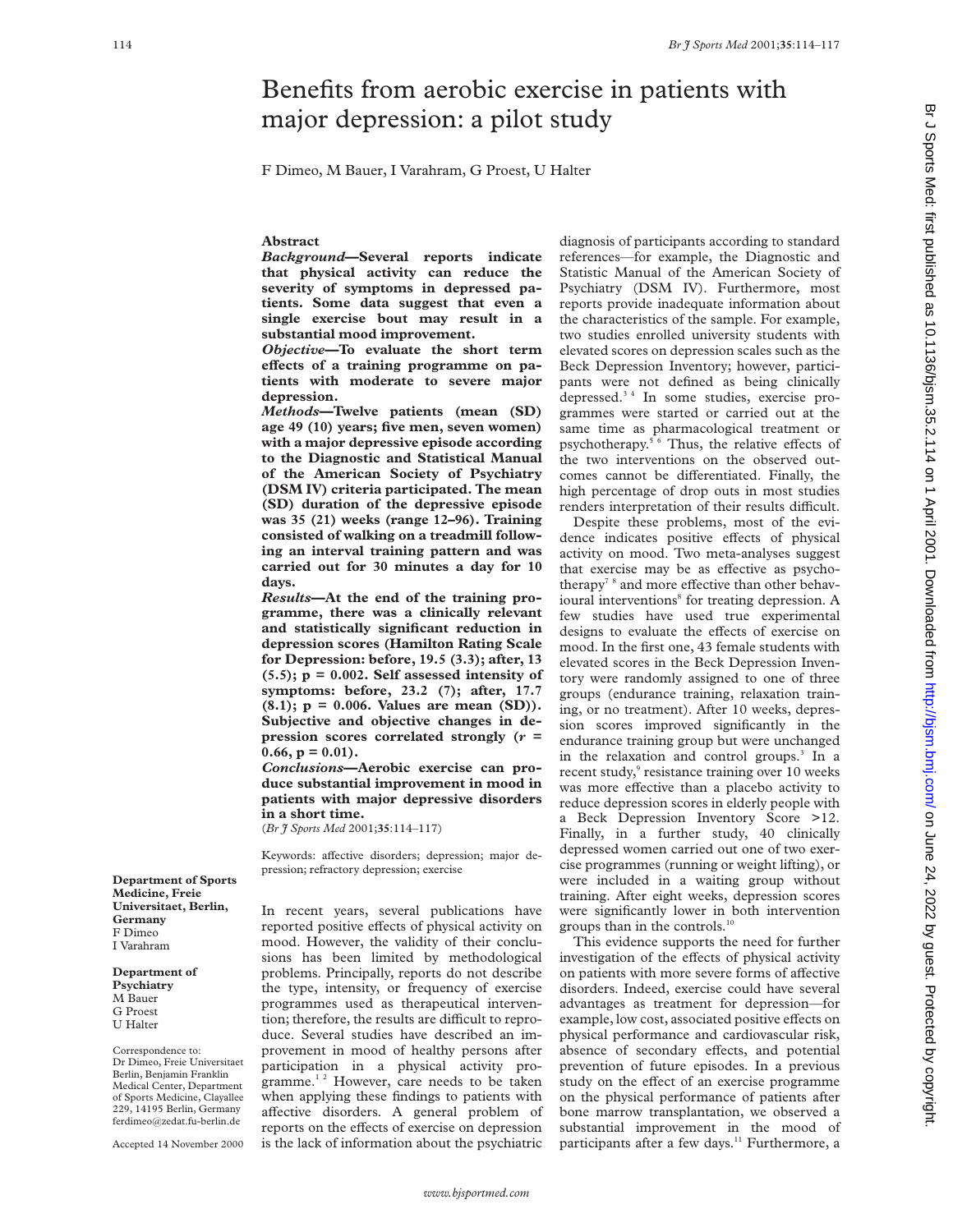*Table 1 Baseline data of patients*

| Sex                                            | 7 female, 5 male            |
|------------------------------------------------|-----------------------------|
| Age (years)                                    | 49 $(10)(28-64)$            |
| Body mass index                                | $26.7(5)(20.8-39.2)$        |
| Setting                                        | 7 outpatients, 5 inpatients |
| Hospital stay (days) $\star$                   | 78 (48) (14-136)            |
| Duration of present depressive episode (weeks) | 35 (21) (range 12 to 96)    |
|                                                |                             |

Values are mean (SD) followed by the range in parentheses.

\*Only for inpatients.

meta-analysis has shown that even a single exercise bout can improve mood.<sup>7</sup> In view of these findings, we carried out a pilot study to evaluate the effects of a short term aerobic training programme on patients with major depression.

#### **Patients and methods**

A successive series of inpatients and outpatients with major depression were considered for participation in the study. All patients had been diagnosed as suffering from major depressive disorder according to DSM IV criteria. Further inclusion criteria were age between 20 and 65 years, no change in treatment (psychotropic medication, psychotherapy or behavioural therapy) in the six weeks preceding the training programme, hospitalization for at least two weeks without improvement (for hospitalized patients only), a score of 15 or more on the Hamilton Rating Scale for Depression (HAMD, 21 item version), absence of associated organic disease or schizophrenic symptoms, and ability to understand written German. The study was approved by the institutional ethics committee.

A total of 12 patients who fulfilled the inclusion criteria were asked to participate (table 1); all patients gave written informed consent and were recruited for the study. The duration of the present depressive episode was 35 (21) weeks (range  $12-96$ ). Ten patients suffered from refractory depression, defined as a lack of improvement after treatment with at least two antidepressants with different mechanisms of action at adequate dosage (tricyclic antidepressants  $\ge$ 150 mg/day, serotonin reuptake inhibitors  $\geq$  20 mg/day) for at least four weeks during the present episode.

Maximal physical performance was assessed at the beginning and end of the study with a modified Bruce treadmill test under continuous electrocardiogram monitoring. The test was carried out until subjective exhaustion. Heart rate was continuously assessed; blood pressure and lactate concentration in capillary blood were assessed every three minutes. Maximal oxygen uptake in ml/kg/min, an indicator of maximal physical performance, was calculated according to the guidelines of the American College of Sports Medicine.<sup>12</sup>

Training consisted of daily walking on a treadmill; it was started on Mondays and carried out for the following 10 days with breaks on Sundays. The programme was designed according to an interval training pattern. Patients carried out five training bouts of three minutes each; the intensity of effort corresponded to a lactate concentration of 3 (0.5) mmol/l in capillary blood. Between training

bouts, patients walked at half speed for three minutes to recover. Intensity of effort was evaluated daily using the Borg Rate of Perceived Exertion scale, a visual analogue scale ranging from 6 ("the effort is very light") to 20 ("the effort is very, very hard").<sup>13</sup> On this scale, the selected training intensity corresponded to a value of 13–14 ("somewhat hard"). Heart rate was continuously monitored during training. As exercise heart rate decreased due to training adaptation, treadmill elevation was increased to maintain training intensity. Lactate concentration was controlled every fifth training day. During training, patients were continuously supervised by instructed study personnel; interaction was limited to general comments about walking technique and training related bodily sensations such as degree of effort or muscular complaints.

Severity of depression was rated at the beginning and end of the programme by a psychiatrist using the HAMD (21 item version). Patients rated their mood daily using a visual analogue scale, ranging from 0 ("I feel bad") to 10 ("I feel good"), and at the start, on the fifth training day, and at the end of the training programme with the Scale for Self assessment of Depression (D-S), an instrument commonly used for self evaluation of mood in German speaking countries.<sup>14</sup> According to the usual clinical criteria, the response to therapeutic intervention was defined as a reduction of 50% or more or a final score of 10 or less on the HAMD.

#### STATISTICAL ANALYSIS

Only data obtained before and after the training programme were included in the statistical analysis. Depression scores before and after training were compared by the two tailed Wilcoxon test. Correlation between subjective and objective improvement in depression was evaluated using the Spearman rank correlation test. All statistical analyses were carried out with GraphPad Prism 3.00 for Windows (GraphPad Software, San Diego, California, USA). A value of  $p<0.05$  was considered statistically significant. Data are expressed as mean (SD) with ranges in parentheses.

# **Results**

All patients completed the programme without interruption, and no training related complications were observed during the study. At the end of the training programme, we observed a substantial improvement in six patients and a slight improvement in two; the severity of symptoms was unchanged in four patients (fig 1). At the final examination, five patients had scores of 10 or less on the HAMD. On the whole, depression scores were significantly reduced at the end of the training programme in both the objective psychiatric evaluation and the subjective assessment of symptoms  $(HAMD, p = 0.002; D-S, p = 0.006; table 2).$ A reduction on the HAMD correlated significantly with changes in the self assessment scores  $(r = 0.66, p = 0.01)$ . No differences in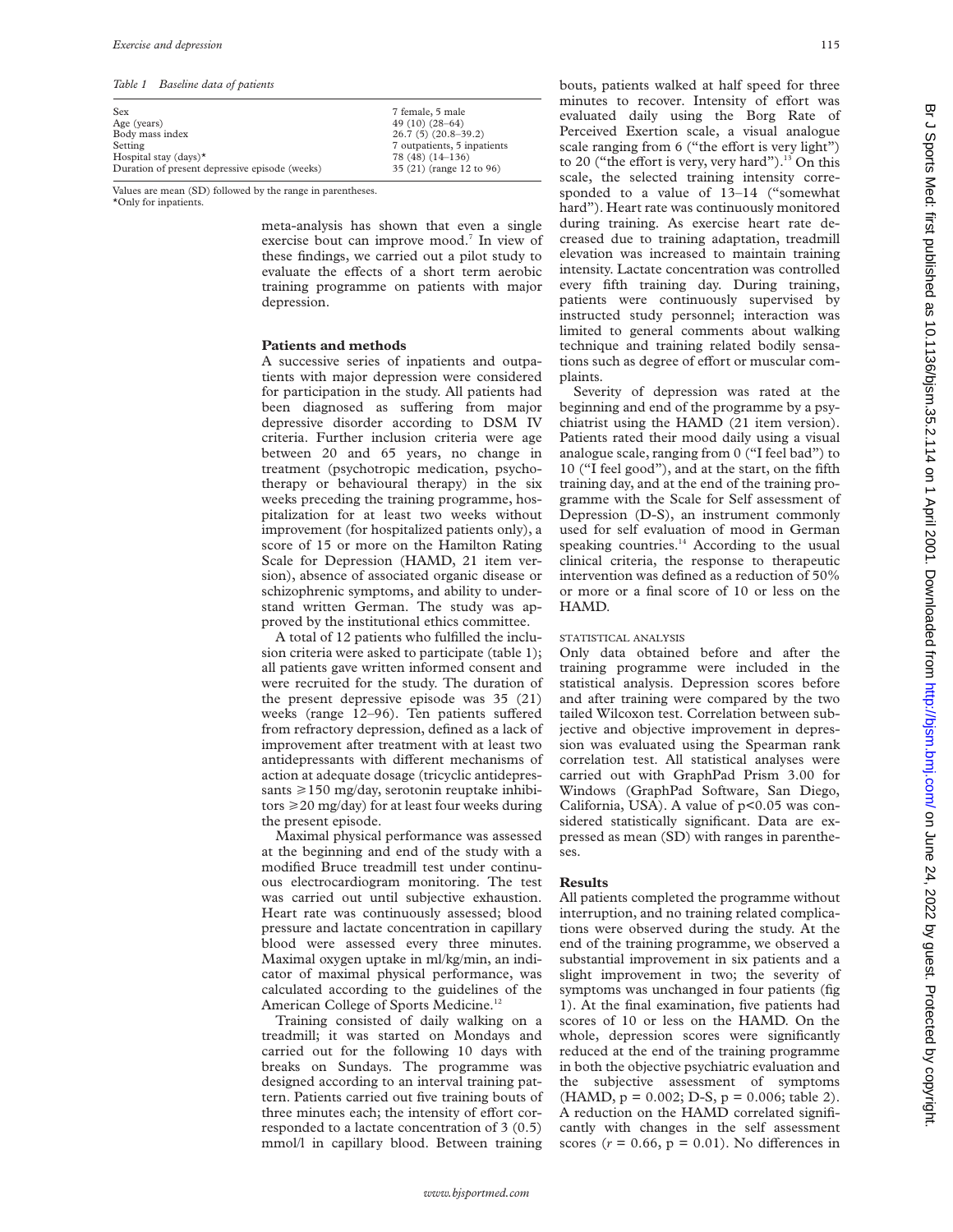

*Figure 1 Changes in depression scores during the training programme. Values are expressed as mean (SE). HAMD, Hamilton Rating Scale for Depression; D-S, Scale for Self Assessment of Depression.*

the scores of the analogous scale were observed (p = 0.37). Maximal physical performance (expressed as maximal oxygen uptake in ml/kg/ min) did not change during the study ( $p = 1$ ; table 2). At the end of the study, six patients asked to continue the aerobic training programme.

#### **Discussion**

Our results indicate that, in selected patients with major depression, aerobic training can

*Table 2 Changes in depression scores during the training programme*

|                                         | <b>Before</b> | After      | $CI$ of the difference $p$ Value |       |
|-----------------------------------------|---------------|------------|----------------------------------|-------|
| Physical performance (ml/kg/min)        | 28.2(10.1)    | 27.9(10.2) | $-3.7$ to 3.2                    | 1.0   |
| Hamilton Rating Scale of Depression     | 19.5(3.3)     | 13.1(5.5)  | $-10.3$ to $-2.5$                | 0.002 |
| Scale for Self Assessment of Depression | 23.2(7)       | 17.7(8.1)  | $-8.8$ to $-2.1$                 | 0.006 |
| Analogue scale                          | 3.5(2)        | 4(2.1)     | $-0.8$ to 1.8                    | 0.42  |

Values are mean (SD). CI, Confidence interval.

*Table 3 Individual data of the participants*

| Patient        | Age | Sex | Diagnosis      | Setting    | Medication | <b>AHAMD</b> |
|----------------|-----|-----|----------------|------------|------------|--------------|
|                | 59  | f   | 3              | Outpatient | 1,2,4,6    | -8           |
| $\overline{2}$ | 46  | m   | 2,5            | Outpatient | 1,3        | $-5$         |
| 3              | 36  | m   | 2              | Outpatient | 3          |              |
| $\overline{4}$ | 42  |     | 1,5            | Outpatient | 6,7,4      | $-2$         |
| 5              | 48  |     | 2              | Outpatient | 3,6        | $-8$         |
| 6              | 28  | m   | $\overline{c}$ | Outpatient | 3,4,7      | $-15$        |
| 7              | 64  | m   | 2              | Outpatient |            | $-2$         |
| 8              | 58  | m   | 4              | Inpatient  | 1,7,8      | $-14$        |
| 9              | 58  |     | 4              | Inpatient  | 1,2        | $-14$        |
| 10             | 49  |     | $\overline{c}$ | Inpatient  | 1,7        | $-6$         |
| 11             | 56  |     | $\overline{c}$ | Inpatient  | 1,5        | $-3$         |
| 12             | 56  |     | 4              | Inpatient  | 6,7        |              |

Diagnosis: 1, major depressive disorder, single episode, moderate; 2, major depressive disorder, recurrent, moderate; 3, bipolar I disorder, most recent episode depressed, moderate; 4, bipolar I disorder, most recent episode depressed, severe; 5, dysthymic disorder.

Medication: 1, lithium carbonate; 2, carbamazepine; 3, tricyclic antidepressant; 4, selective serotonin reuptake inhibitor (SSRI); 5, monoaminooxidase inhibitors; 6, L-thyroxine; 7, neuroleptic; 8, sedative.

ÄHAMD, Reduction in the Hamilton Rating Scale of Depression between both assessments before and at the end of the training programme.

produce a substantial improvement in symptoms in a short time. These results are of clinical relevance for obvious reasons. Given the fact that antidepressive drugs have latency times of two to four weeks before any therapeutic effect, the observed outcomes indicate a clinical benefit not obtainable with currently available pharmacological treatments. Furthermore, a substantial percentage of patients show no improvement despite an optimal dosage of antidepressants. For these patients, aerobic training could offer a safe therapeutic option. Indeed, in our study, five of 10 patients with treatment refractory depression showed a substantial improvement in symptoms during the training programme.

In this study, we did not find any differences in the baseline data of responders and nonresponders to exercise (table 3). Previous papers have reported a positive correlation between severity of depressive symptoms and effects of physical activity on mood.<sup>8</sup> However, the small sample size of our study makes analysis of response patterns difficult.

Most previous publications on the effects of exercise on depression were based on self assessment of patients; only two reports included an objective psychiatric assessment.<sup>10</sup> In our study, objective changes in severity of disease according to the HAMD showed a high correlation with changes in self assessment of mood; the concordance between the two evaluations adds substantial evidence to the positive effects of aerobic training in this setting.

Several mechanisms can explain the mood improvement in our patients. Exercise produces changes in the concentration of several biologically active molecules such as adrenocorticotrophic hormone, cortisol, catecholamines, opioid peptides, and cytokines,<sup>15 16</sup> which have been reported to affect mood or are involved in the physiopathology of affective disorders. Moreover, some evidence suggests that exercise can modify the concentration of neuroactive substances in the central nervous system.<sup>17</sup> However, factors such as motivation, expectancy, and human contact could also influence the mood of participants. However, at the time of participation in the study, most of the patients had been taking part in a programme of therapeutic activities—for example, work or occupational therapy—for several months without any improvement in symptoms. Therefore we feel that psychological or motivational factors alone cannot fully explain the observed outcomes. Further investigations are necessary to determine the mechanisms behind the improvement in mood observed in the study participants.

It is a well known fact that the intensity of symptoms can fluctuate during a depressive episode. As the present investigation did not include a control group, it is difficult to evaluate the effect of spontaneous mood changes in the observed outcomes. However, the magnitude of symptom reduction, the temporal association between the start of the training programme and clinical improvement, and the consistency of mood changes among the